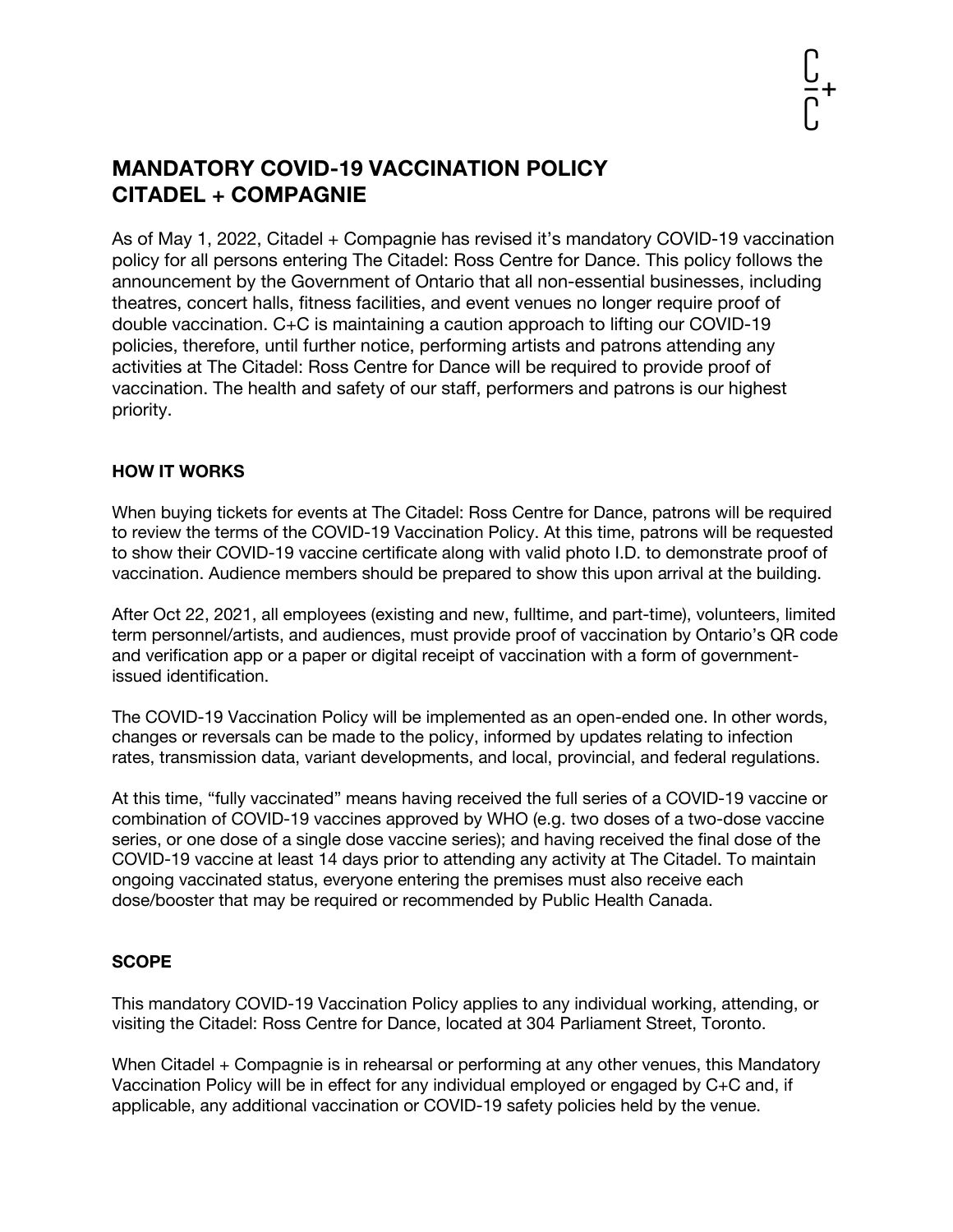### **HOW DO I GET PROOF OF VACCINATION?**

To download your vaccine certificate please visit the Government of Ontario's website here.

### **WHAT IF I AM EXEMPT FROM GETTING VACCINATED?**

Any patron needing an exemption due to a medical condition or disability will need to complete the attached form below and bring the signed form to the Citadel.

For medical exemptions, the patron will need to supply a written medical certificate from a physician or nurse practitioner advising with an independent and objective opinion that the person should not get the COVID-19 vaccination due to a medical contraindication. The medical certificate must also set out the effective time period for the medical exemption.

The patron requiring reasonable accommodation will also need to provide proof of a negative COVID test (molecular, PCR) that was administered by an official testing center to the event. The test must be taken no more than 72 hours prior to entry. Rapid test results will not be accepted for entry.

#### **WHAT ABOUT THOSE UNDER THE AGE OF 12?**

Children under the age of 12 are not required to provide proof of vaccination. When coming to a performance, event, or class that is under 2 hours, children under the age of 12 will need to screen for COVID-19 symptoms, and must stay home and isolate if required.

#### **WILL I STILL HAVE TO WEAR A MASK?**

Yes, masks will still be required inside our building.

#### **I HAVE NO INTENTION OF GETTING VACCINATED. WHAT HAPPENS NOW?**

Our vaccination policy was created with the safety of all our community members in mind. Until further notice, you will not be permitted inside The Citadel: Ross Centre for Dance. If you require an exemption due to a medical condition or disability, please see above.

#### **HOW CAN I GET VACCINATED?**

To find a vaccination site near you, click here! We look forward to seeing you at the theatre.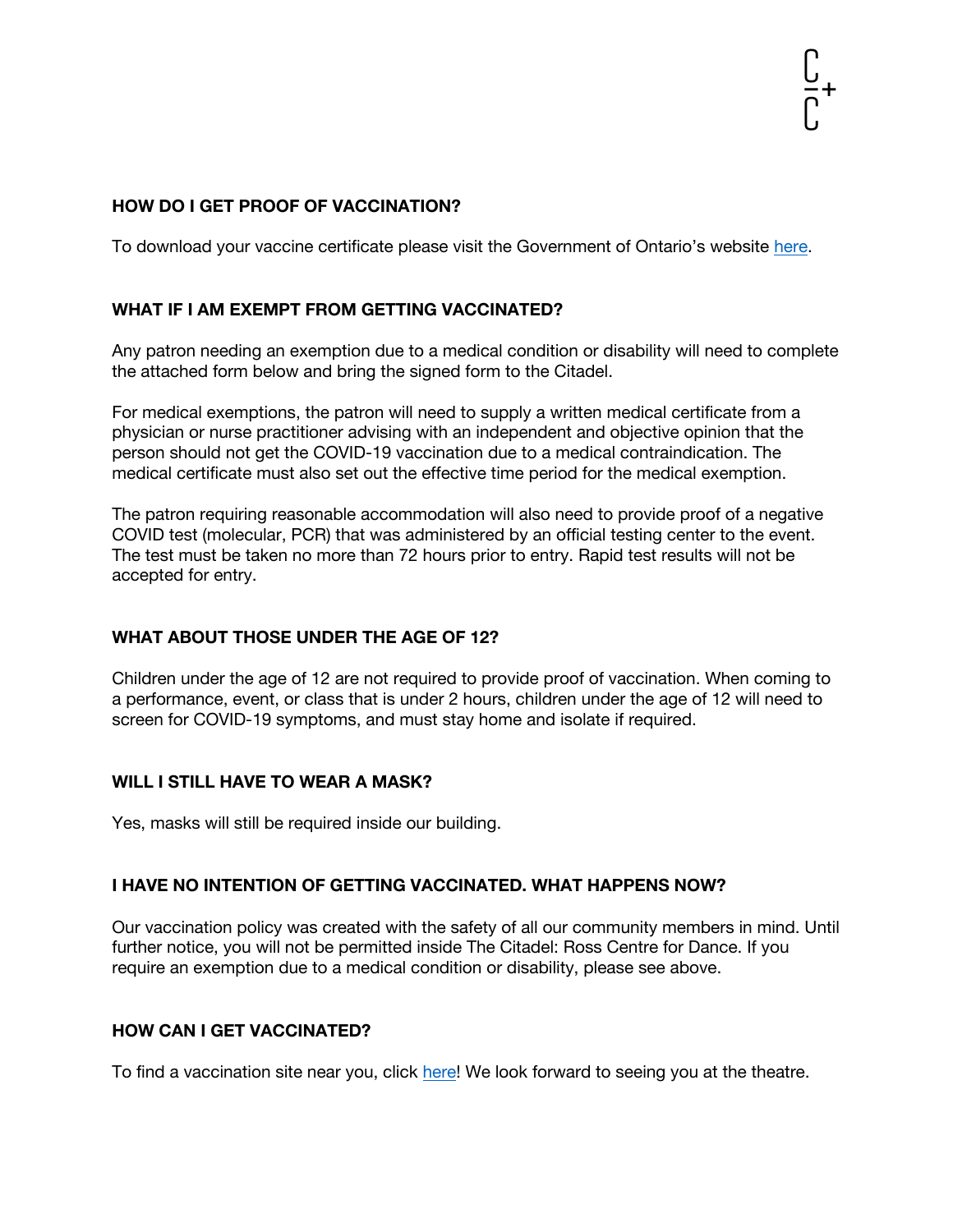## **ADDITIONAL NOTES FOR OUR ARTISTS AND STAFF**

Artists and staff must submit their proof of a valid second dose of the vaccine to production@citadelcie.com before coming to the building. Once you have submitted your proof of vaccination a note will be made in a private document that you have been fully vaccinated. Once this has been documented you will not be required to show your vaccine receipt for future visits. If you would not like your status to be recorded you must bring in your vaccination receipt every time you enter the building.

Any artist/staff member needing an exemption due to a medical condition or disability is required to complete the attached form and hand it in to the appointed C+C staff member along with your negative COVID-19 test results. Please read the COVID-19 Vaccination Exemption Accommodation Form for more information. The exemption form and negative COVID-19 test results will be required every time you enter the theatre. COVID-19 tests must be taken every 72 hours if you will be at the theatre for an extended period of time.

Please note that unless an exemption to this mandate has been stated and confirmed to you or your company, all the above applies.

### **REPORTING AND RECORD KEEPING**

Information about COVID-19 vaccination status and/or negative COVID-19 tests must be submitted to C+C, in accordance with the established process, as such information is reasonably necessary to assess the risk to Individuals. Vaccination records will be maintained documenting COVID-19 vaccination status and/or negative COVID-19 tests in a secure manner and will only be collected, used, or disclosed as may be necessary for legitimate operational purposes, or as directed or requested by governmental authorities.

- a. Current Employees: all current full-time or part-time employees, whether working onsite or remotely must provide proof of being fully vaccinated within 30 days of this policy coming in effect. Until an employee's vaccination certification has been submitted and confirmed by Citadel +Compagnie's designated representative, the employee may not enter onto any of the Citadel premises.
- b. New or returning employees and artists: all new or returning full-time, part-time, or contracted employees and collaborators must provide proof of being fully vaccinated prior to their first scheduled day at the Citadel.
- c. Contractors and limited-term employment: all new contractors and limited-term employees, including but not limited to freelance, unionized, and non-unionized artists, must provide proof of being fully vaccinated before or at the time of contract execution. To be clear: effective October 22, 2021, Citadel + Compagnie will only engage and contract individuals who are fully vaccinated to be present in person.
- d. Audiences: All patrons who attend a performance at the Citadel are required to present valid proof that they are fully vaccinated upon entry. If a medical or a disability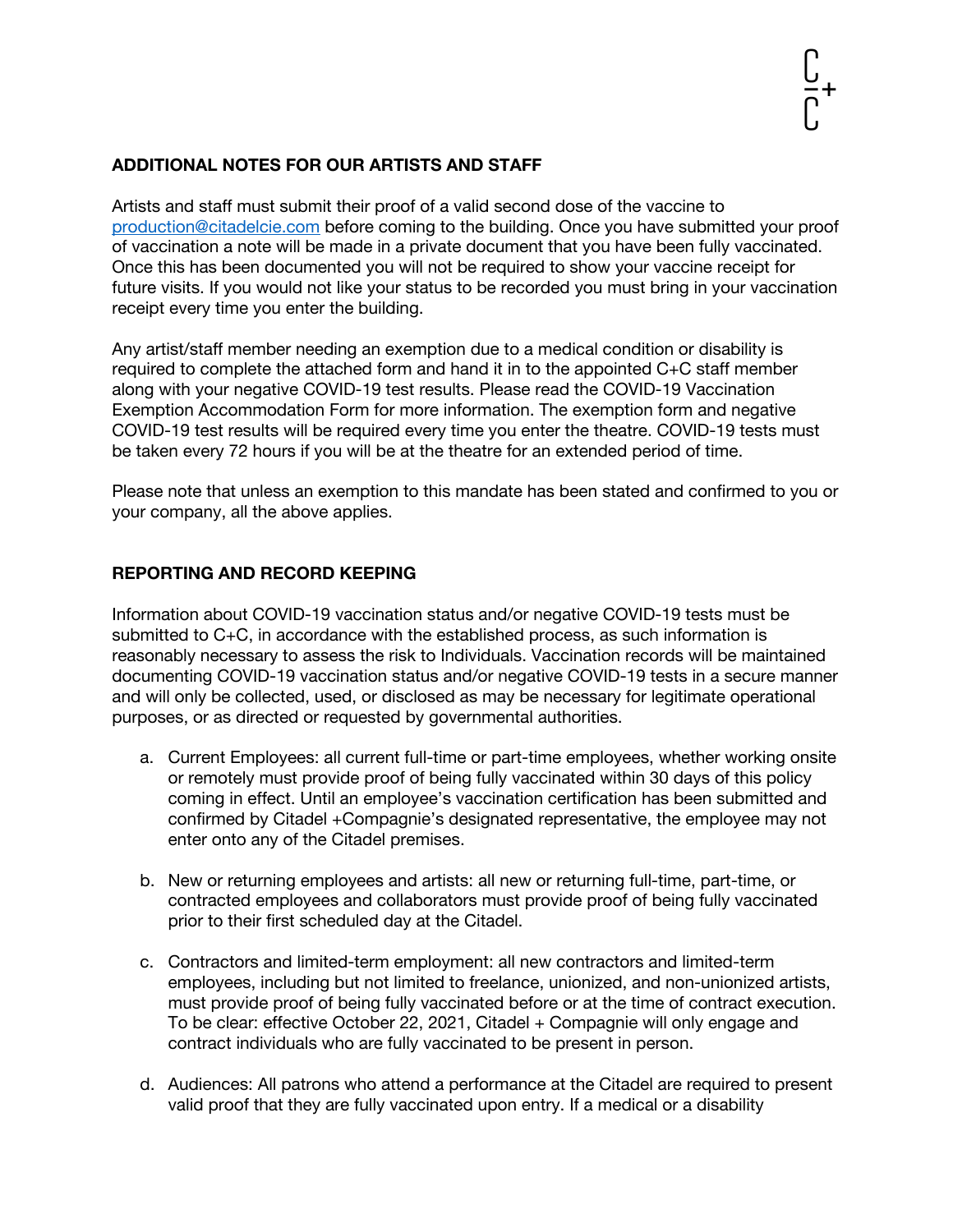exemption prevents providing this document, patrons may attend by providing the results of a negative PCR COVID-19 test taken in the last 72 hours. Children under 12 years of age are not required to provide proof of vaccination. If a patron is attending a performance with a child under 12, the patron's proof of vaccination is sufficient for admittance for the child.

e. Visitors: At this time, any visitors to the Citadel must be pre-approved for admittance prior to arrival and, if approved, must present valid proof they are fully vaccinated to the designated C+C employee or representative before admittance into our building or office space.